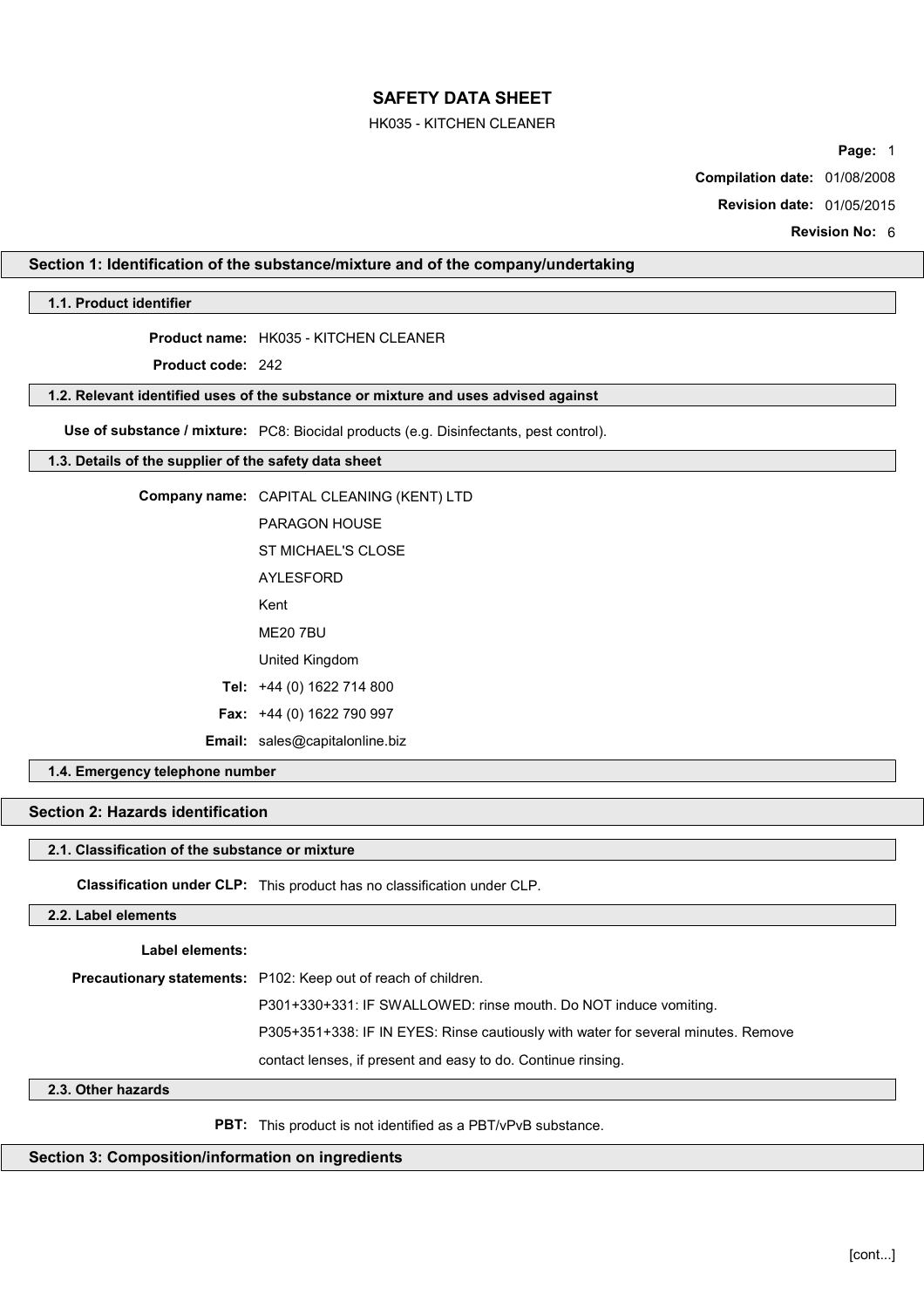## HK035 - KITCHEN CLEANER

## **Page:** 2

#### **3.2. Mixtures**

### **Hazardous ingredients:**

ETHANOL

| <b>EINECS</b> | CAS     | PBT / WEL                  | <b>CLP Classification</b> | Percent |
|---------------|---------|----------------------------|---------------------------|---------|
| 200-578-6     | 64-17-5 | Substance with a Community | ՝ Flam. Lig. 2: H225      | $-10%$  |
|               |         | workplace exposure limit.  |                           |         |

#### PROPAN-2-OL

| 200-661-7 | 67-63-0 | Flam. Liq. 2: H225; Eye Irrit. 2: H319; | 1-10% |
|-----------|---------|-----------------------------------------|-------|
|           |         | STOT SE 3: H336                         |       |

## QUATERNARY AMMONIUM COMPOUNDS, BENZYL (C12-C16)ALKYL DIMETHYL CHLORIDES

| 270-325-2 | 68424-85-1 | $\overline{\phantom{0}}$ | Met. Corr. 1: H290; Skin Corr. 1B: H314; | $< 1\%$ |
|-----------|------------|--------------------------|------------------------------------------|---------|
|           |            |                          | Eye Dam. 1: H318; Aguatic Acute 1:       |         |
|           |            |                          | H400; Aquatic Chronic 1: H410; Acute     |         |
|           |            |                          | Tox. 4: H302                             |         |

# **Section 4: First aid measures**

### **4.1. Description of first aid measures**

**Skin contact:** Wash immediately with plenty of soap and water.

**Eye contact:** Bathe the eye with running water for 15 minutes.

**Ingestion:** Wash out mouth with water. If conscious, give half a litre of water to drink immediately. Transfer to hospital as soon as possible.

**Inhalation:** Consult a doctor.

## **4.2. Most important symptoms and effects, both acute and delayed**

**Skin contact:** There may be mild irritation at the site of contact.

**Eye contact:** There may be irritation and redness.

**Ingestion:** There may be irritation of the throat.

**Inhalation:** No symptoms.

## **4.3. Indication of any immediate medical attention and special treatment needed**

**Immediate / special treatment:** Not applicable.

# **Section 5: Fire-fighting measures**

**5.1. Extinguishing media**

**Extinguishing media:** Suitable extinguishing media for the surrounding fire should be used.

## **5.2. Special hazards arising from the substance or mixture**

**Exposure hazards:** In combustion emits toxic fumes of carbon dioxide / carbon monoxide.

## **5.3. Advice for fire-fighters**

**Advice for fire-fighters:** Wear self-contained breathing apparatus. Wear protective clothing to prevent contact with

skin and eyes.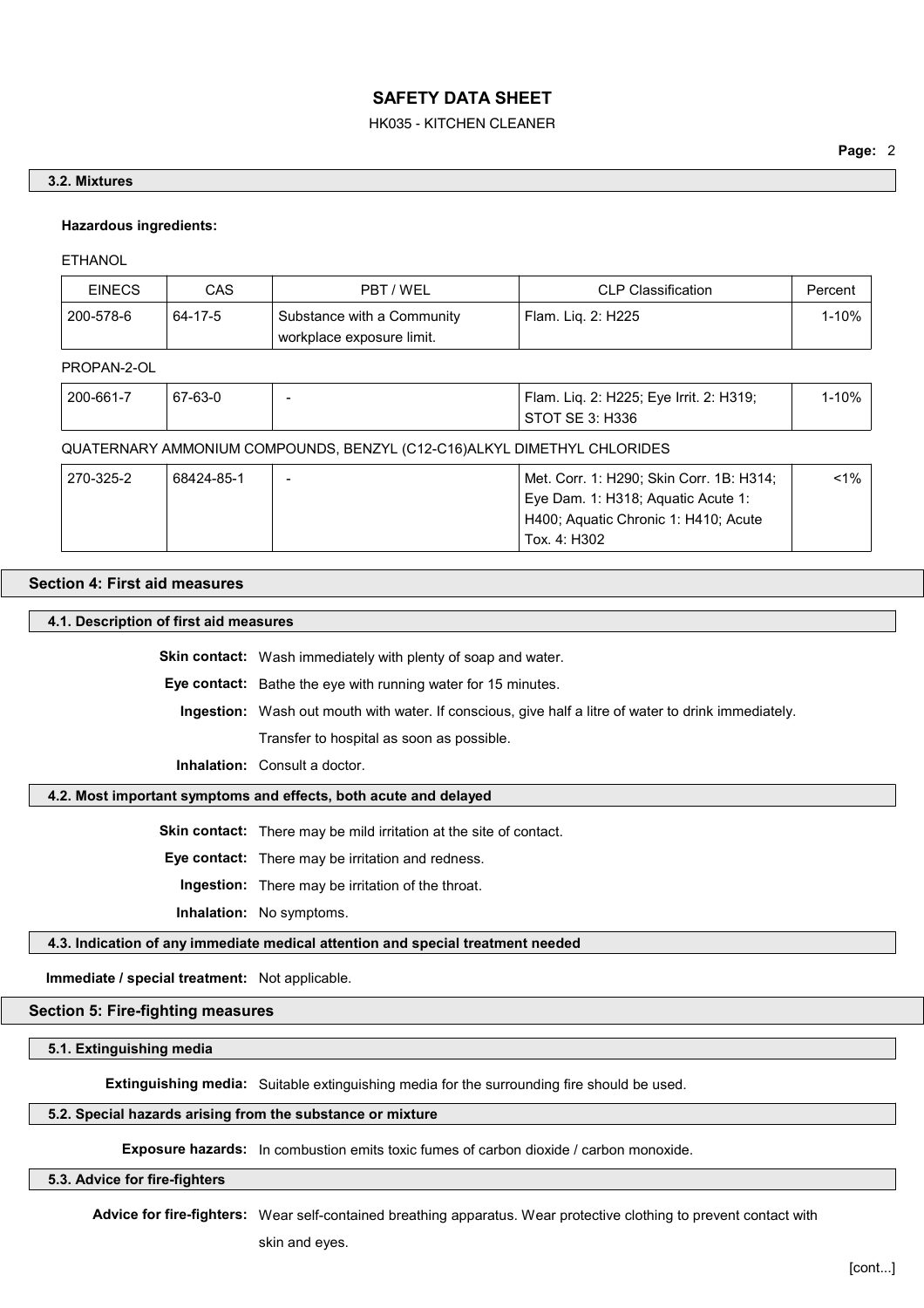### HK035 - KITCHEN CLEANER

## **Section 6: Accidental release measures**

#### **6.1. Personal precautions, protective equipment and emergency procedures**

**Personal precautions:** Refer to section 8 of SDS for personal protection details. Turn leaking containers leak-side up

to prevent the escape of liquid.

## **6.2. Environmental precautions**

**Environmental precautions:** Do not discharge into drains or rivers. Contain the spillage using bunding.

## **6.3. Methods and material for containment and cleaning up**

**Clean-up procedures:** Transfer to a suitable container.

#### **6.4. Reference to other sections**

**Reference to other sections:** Refer to section 8 of SDS.

## **Section 7: Handling and storage**

# **7.1. Precautions for safe handling**

## **7.2. Conditions for safe storage, including any incompatibilities**

**Storage conditions:** Store in a cool, well ventilated area. Keep container tightly closed.

**Suitable packaging:** Stainless steel. Teflon. Glass. Polyethylene.

# **7.3. Specific end use(s)**

**Specific end use(s):** No data available.

#### **Section 8: Exposure controls/personal protection**

## **8.1. Control parameters**

#### **Hazardous ingredients:**

#### **ETHANOL**

#### **Workplace exposure limits:**  $\qquad \qquad$  **Respirable dust**

| <b>State</b> | ∖ hour TWA | 15 min. STEL | ` hour TWA | 15 min. STEL |
|--------------|------------|--------------|------------|--------------|
| UK           | 1920 mg/m3 |              | ۰          |              |

#### **PROPAN-2-OL**

| UK |  |
|----|--|
|----|--|

999 mg/m3  $\vert$  -  $\vert$  1250 mg/m3  $\vert$  -  $\vert$  -  $\vert$  -  $\vert$  -  $\vert$  -  $\vert$  -  $\vert$  -  $\vert$  -  $\vert$  -  $\vert$  -  $\vert$  -  $\vert$  -  $\vert$  -  $\vert$  -  $\vert$  -  $\vert$  -  $\vert$  -  $\vert$  -  $\vert$  -  $\vert$  -  $\vert$  -  $\vert$  -  $\vert$  -  $\vert$  -  $\vert$  -  $\vert$  -  $\vert$  -

#### **DNEL/PNEC Values**

**DNEL / PNEC** No data available.

## **8.2. Exposure controls**

**Respiratory protection:** Respiratory protection not required.

**Hand protection:** Protective gloves. Rubber gloves.

**Eye protection:** Ensure eye bath is to hand.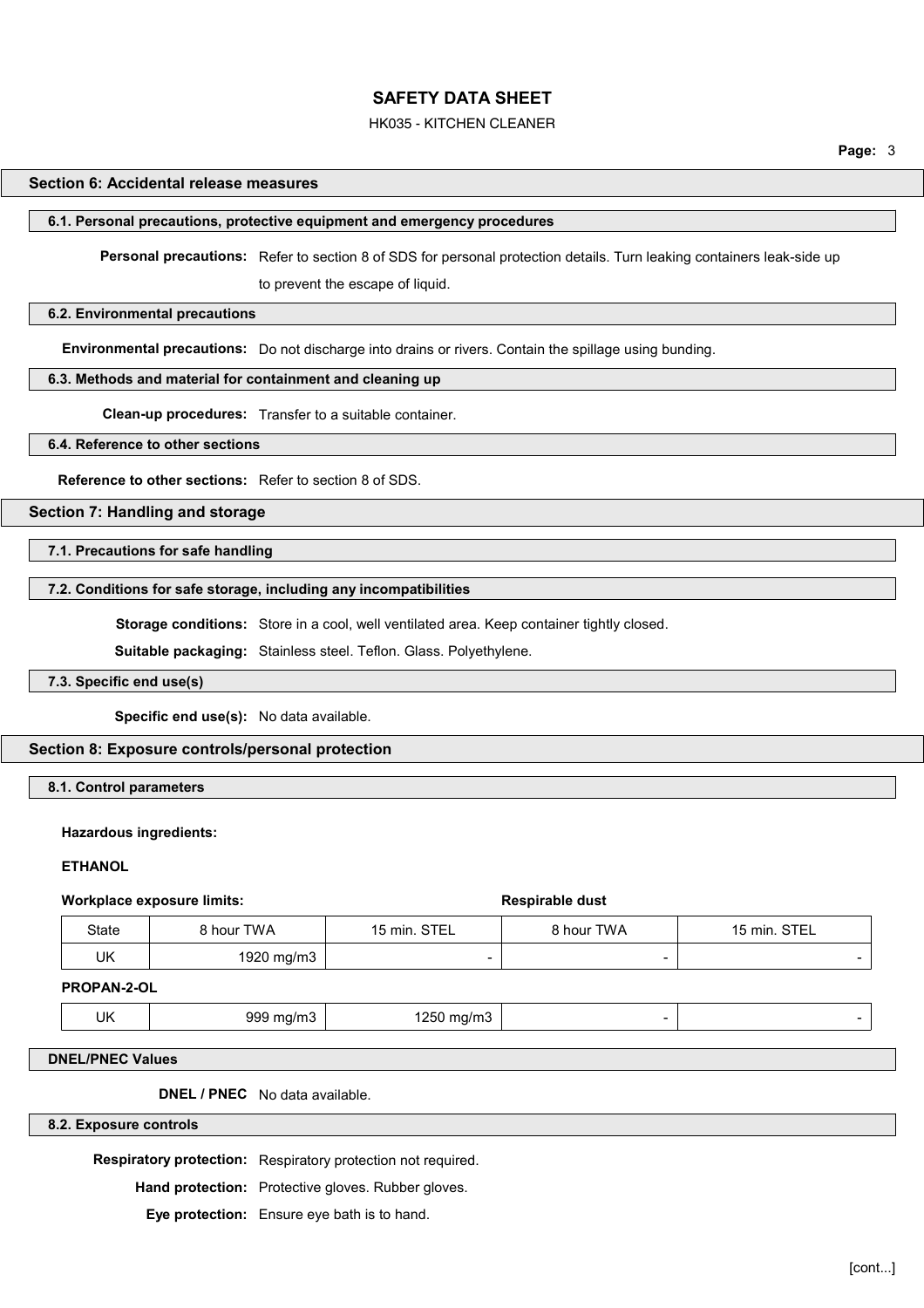## HK035 - KITCHEN CLEANER

**Page:** 4

**Skin protection:** Not applicable.

# **Section 9: Physical and chemical properties**

## **9.1. Information on basic physical and chemical properties**

| <b>State: Liquid</b>                          |                                                  |                                              |                               |
|-----------------------------------------------|--------------------------------------------------|----------------------------------------------|-------------------------------|
|                                               | <b>Colour: Colourless</b>                        |                                              |                               |
|                                               | <b>Odour:</b> Characteristic odour               |                                              |                               |
| <b>Evaporation rate: Moderate</b>             |                                                  |                                              |                               |
|                                               | <b>Oxidising:</b> Non-oxidising (by EC criteria) |                                              |                               |
| <b>Solubility in water: Soluble</b>           |                                                  |                                              |                               |
| Also soluble in: Ethanol.                     |                                                  |                                              |                               |
|                                               | <b>Viscosity: Non-viscous</b>                    |                                              |                               |
| Boiling point/range°C: 98                     |                                                  | Melting point/range°C: -4                    |                               |
| Flammability limits %: lower: Not applicable. |                                                  |                                              | <b>upper:</b> Not applicable. |
| Flash point <sup>°</sup> C: Not applicable.   |                                                  | Part.coeff. n-octanol/water: Not applicable. |                               |
| Autoflammability°C: Not applicable.           |                                                  | Vapour pressure: Not applicable.             |                               |
| Relative density: .983                        |                                                  |                                              | $pH: 6 - 8$                   |
| VOC $g/l$ : 100                               |                                                  |                                              |                               |

**9.2. Other information**

**Other information:** No data available.

**Section 10: Stability and reactivity**

**10.1. Reactivity**

**Reactivity:** Stable under recommended transport or storage conditions.

**10.2. Chemical stability**

**Chemical stability:** Stable under normal conditions.

## **10.3. Possibility of hazardous reactions**

**Hazardous reactions:** Hazardous reactions will not occur under normal transport or storage conditions.

**10.4. Conditions to avoid**

**10.5. Incompatible materials**

**Materials to avoid:** Strong oxidising agents.

**10.6. Hazardous decomposition products**

Haz. decomp. products: In combustion emits toxic fumes of carbon dioxide / carbon monoxide.

## **Section 11: Toxicological information**

**11.1. Information on toxicological effects**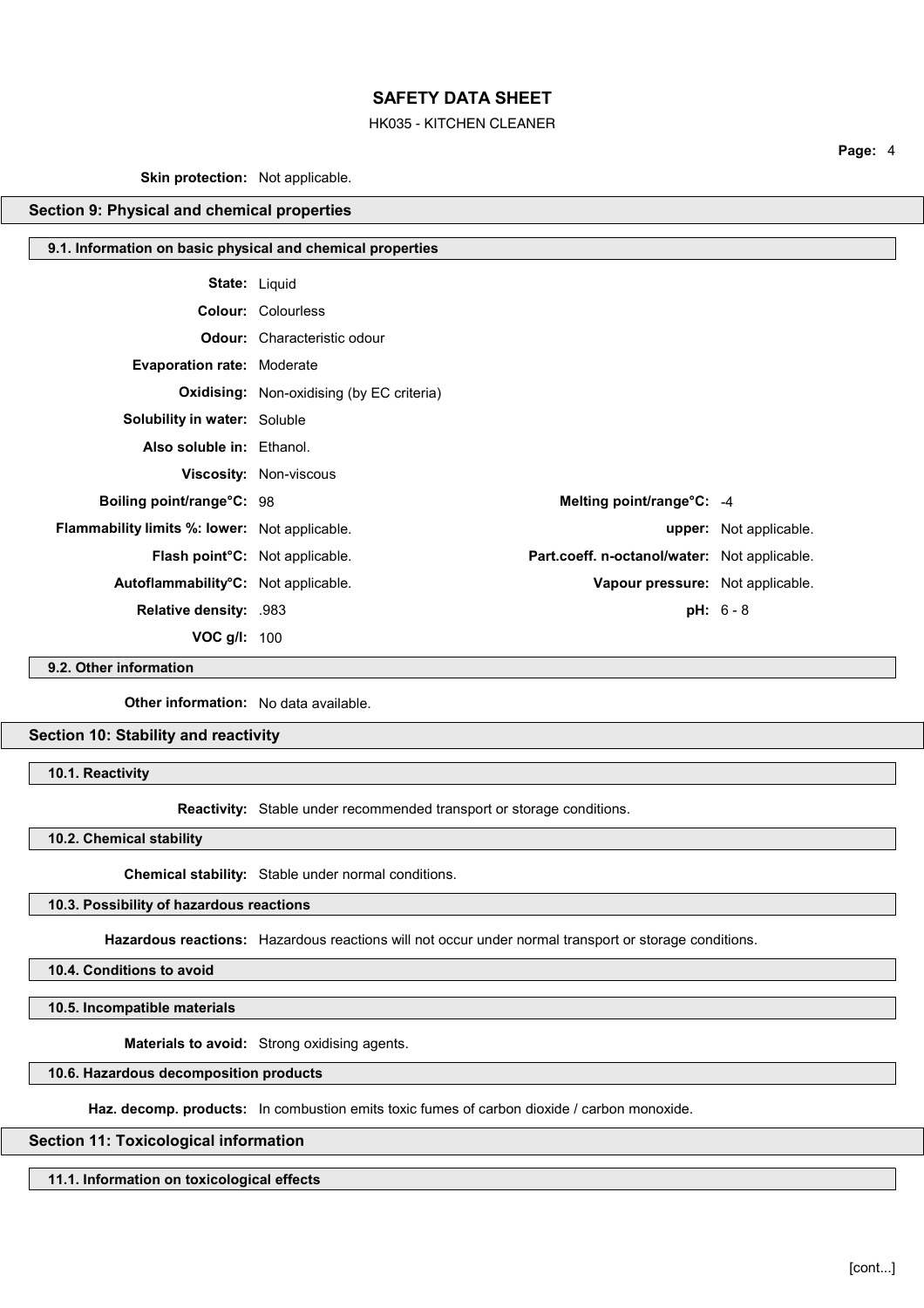# HK035 - KITCHEN CLEANER

## **Hazardous ingredients:**

## **ETHANOL**

| <b>IVN</b> | <b>RAT</b> | LD50 | 1440 | mg/kg |
|------------|------------|------|------|-------|
| ORL        | <b>MUS</b> | LD50 | 3450 | mg/kg |
| ORL        | <b>RAT</b> | LD50 | 7060 | mg/kg |

## **PROPAN-2-OL**

| <b>IVN</b> | <b>RAT</b> | LD50        | 1088 | mg/kg        |
|------------|------------|-------------|------|--------------|
| ORL        | <b>MUS</b> | LD50        | 3600 | $\mid$ mg/kg |
| <b>ORL</b> | . RAT      | LD50        |      | 5045   mg/kg |
| SCU        | <b>MUS</b> | <b>LDLO</b> |      | 6 gm/kg      |

## **QUATERNARY AMMONIUM COMPOUNDS, BENZYL (C12-C16)ALKYL DIMETHYL CHLORIDES**

| 705<br>ORAL<br>$\sim$ $\sim$<br>م د<br>a/kc<br>്യാ∪<br>тн<br>v<br>7 J J<br>. . |
|--------------------------------------------------------------------------------|
|--------------------------------------------------------------------------------|

**Toxicity values:** No data available.

# **Symptoms / routes of exposure**

**Skin contact:** There may be mild irritation at the site of contact.

**Eye contact:** There may be irritation and redness.

**Ingestion:** There may be irritation of the throat.

**Inhalation:** No symptoms.

**Section 12: Ecological information**

**12.1. Toxicity**

**Hazardous ingredients:**

# **QUATERNARY AMMONIUM COMPOUNDS, BENZYL (C12-C16)ALKYL DIMETHYL CHLORIDES**

| Daphnia magna                          | 48H EC50  | .016 | ma/l        |
|----------------------------------------|-----------|------|-------------|
| GREEN ALGA (Selenastrum capricornutum) | 72H ErC50 |      | .026   mq/l |
| RAINBOW TROUT (Oncorhynchus mykiss)    | 96H LC50  | .85  | mq/l        |

## **12.2. Persistence and degradability**

**Persistence and degradability:** Biodegradable.

**12.3. Bioaccumulative potential**

**Bioaccumulative potential:** No bioaccumulation potential.

**12.4. Mobility in soil**

**Mobility:** Soluble in water.